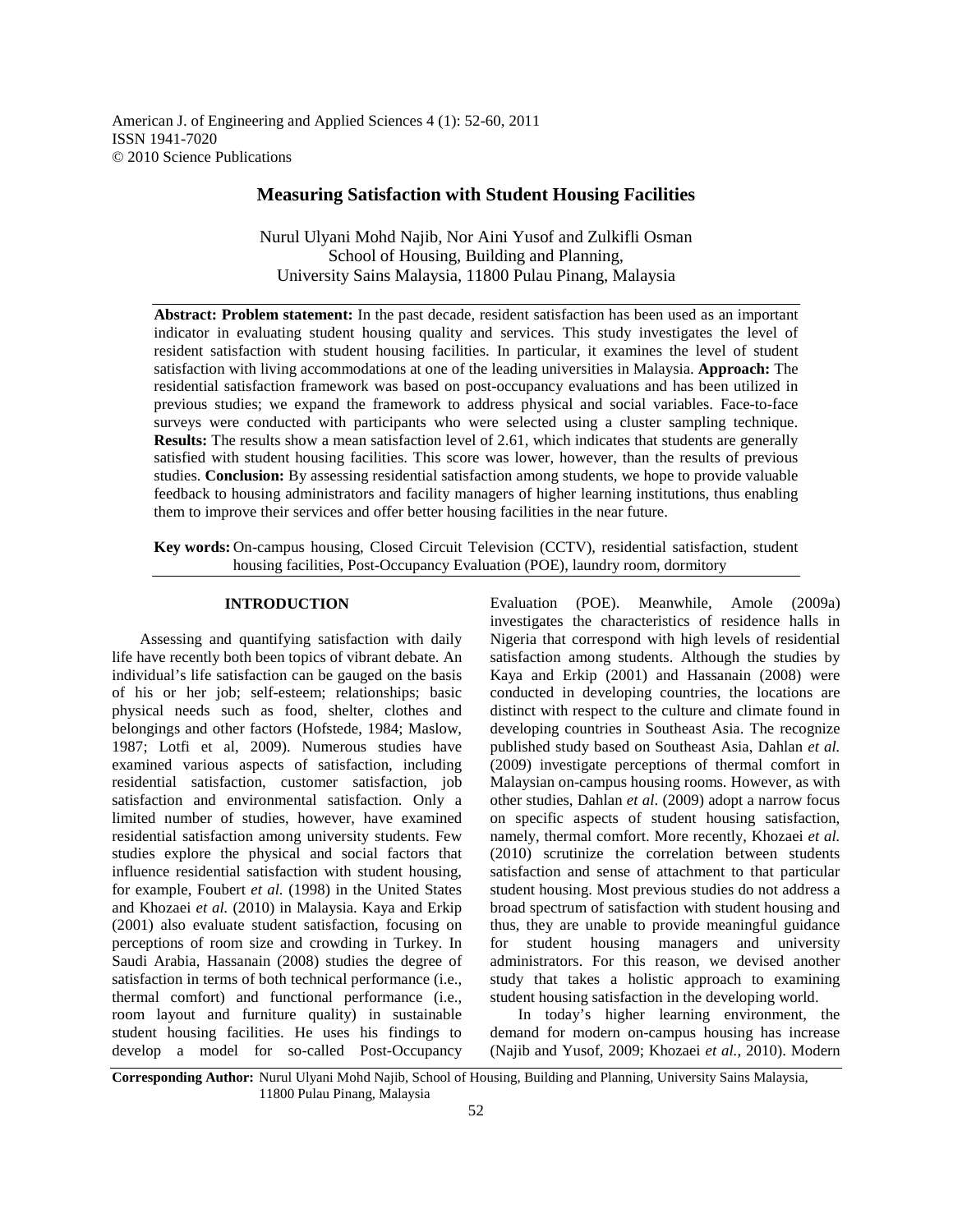student housing facilities are considered essential to cater to student housing needs (Susilawati, 2001; Hassanain, 2008; Najib and Yusof, 2010). Previous studies have identified characteristics that influence resident satisfaction with student housing. Koch *et al.* (1999) and Olujimi and Bello (2009) specify that kitchens, private bathrooms, study lounges and social spaces are considered basic necessities in student housing. Schenke (2008) highlights the value placed on Internet access, either through a network connection or Wi-Fi, in each student's room. Torres-Antonini and Park (2008) cite as essential features communal facilities such as laundry rooms, kitchens, study rooms and television rooms; they also specify the use of carpet and air-conditioning in these rooms. Moreover, Abramson (2009) finds that extra amenities such as ATM machines, parking lots, mini markets, bookstores and cafeterias should also be provided in student housing. The inclusion of these sophisticated student housing features results in a higher level of residential satisfaction (Torres-Antonini and Park, 2008; Abramson, 2009; Khozaei *et al.*, 2010). However, in much of the developing world, equipping all student housings with these sophisticated facilities would be prohibitively expensive and illustrate those students as too demanding. This obstacle has prompted some researchers in the developing world to investigate the actual needs of students. Khozaei *et al.* (2010) postulate that feeling attach to the place can be originated from the overall residential satisfaction. While Dahlan *et al.* (2009) study thermal comfort in non-air-conditioned hostels in tropical climates and find that in a room of less than  $50 \text{ m}^3$ , one ceiling fan cools the room sufficiently. They also find that a satisfactory indoor climate can be achieved by providing a projected balcony adjacent to the window wall in student housing, but the authors do not analyze student satisfaction with other features provided in student housing. A similar study by Hassanain (2008), which was conducted in the desert climate of Saudi Arabia, finds that students are more satisfied with the indoor temperature during the summer than in the winter. Because of the narrow focus of these studies, another study is needed to evaluate student satisfaction with aspects beyond thermal comfort.

 Malaysia is the perfect site for such as study, given the Malaysian government's goal of providing worldclass facilities. The government seeks to attract 120,000 international students in 2015 and to promote Malaysia as a regional center of educational excellence (Bernama, 2010). Edsir (2008) notes that Malaysia has maintained an annual increase in international students of 30 percent since 2006, as part of its strategy to become a new contender in global higher education. Providing high-quality living environments for these international students is thus an important inducement for them to live and study in Malaysia. As Amole (2009a) points out, satisfaction with student housing is an important indicator in evaluating the quality of student living environments. Other studies that examine higher learning institutions in Malaysia, such as Sohail *et al.* (2003) and Sapri *et al.* (2009) focus instead on factors that influence student enrollment at higher learning institutions; Yeow *et al.* (2008) discover the preferences of online products and services among students; and Elias *et al.* (2010) examine the association between adjustment behaviour with students' achievement motivation and self-efficacy.

 Therefore, the aim of this study is to investigate resident satisfaction with on-campus student housing facilities in Malaysia. This study contributes to the literature by expanding the post-occupancy evaluation model developed by Hassanain (2008) and later employed by Dahlan *et al.* (2009) to include additional variables beyond temperature that are relevant to the tropical climates in the developing world. As a practical contribution, the results provide insights for housing administrators and facility managers at higher learning institutions. This information will enable them to improve their services and to offer better on-campus housing facilities in the near future. The results will also help policy makers develop strategic policies to ensure that Malaysian universities provide world-class on-campus student housing, in keeping with the aforementioned higher education goals of the Malaysian government.

**Student housing facilities:** The conception of student housing draws upon the model of the conventional family house. For Sixsmith (1986), home is not a single place for each person; rather, a number of places can fill this role simultaneously. Similarly, Klis van der and Karsten (2008) argue that home can be a dual-residence situation in which one dwelling is near the workplace and the other is the family residence (hometown). This concept as referenced by Sixsmith (1986) and Klis van der and Karsten (2008) are comparable to commuter residence. A student, for example, has both a university house close to the college and a home in his or her hometown. Students demand and acquire a second residence (i.e., university housing), where they stay during workdays and this second residence is temporary in nature. Moore (2000) and Barnes *et al.* (2009) suggest that people attach a variety of connotations to their understanding of a house. Thus, Sitar and Krajnc (2008) claim that old houses need to be renovated for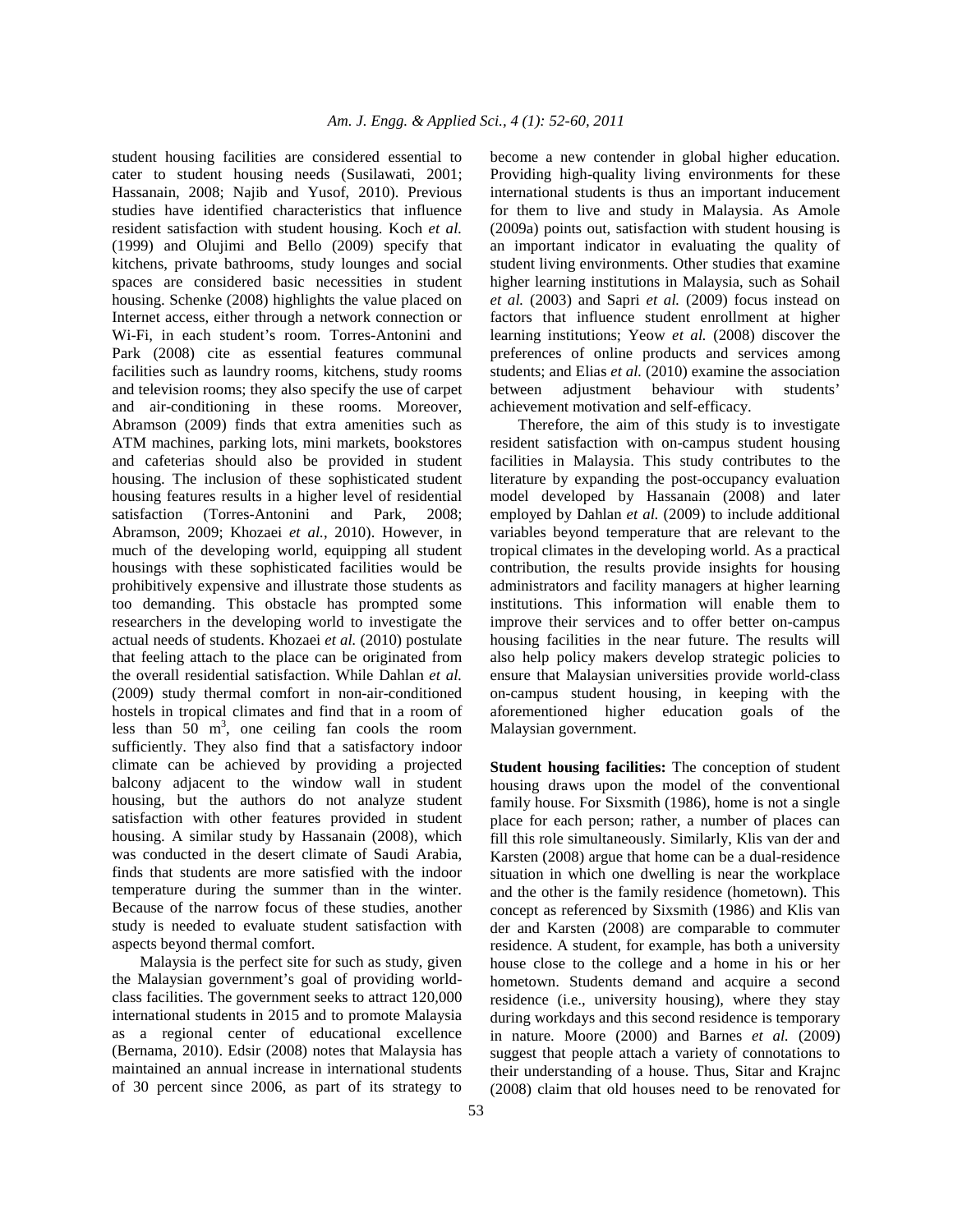living comfort confirmation, compromise innovative technologies and fulfilled inhabitants needs. The understandings among students of their student housing are similarly diverse. Susilawati (2001) and Khozaei *et al.* (2010) define student housing as a densely building with many rooms in which each room contains several beds. According to this definition, student housing provides sleeping and living quarters, usually without private baths, for a large number of people and such housing is furnished and rented by the bed. Willoughby *et al*. (2009), however, describe student housing as a building that provides lodging and gives students an option to stay on-campus if they have nowhere else to reside. In addition, student housing goes by many names, such as halls of residence (Amole, 2005), student dormitory (Kaya and Erkip, 2001), catered halls (Price *et al.*, 2003), university housing (Bland and Schoenauer, 1966) and hostels (Sohail et al., 2003; Dahlan *et al.*, 2009; Khozaei *et al.*, 2010).

What constitutes student housing facilities? According to Melnikas (1998) and Olujimi and Bello (2009), housing facilities can be defined as rooms furnished with sophisticated amenities, suitable to house social activities and indicative of a certain lifestyle. The major need addressed by such facilities is a dwelling, but we also argue that the desire to interact and socialize with friends or to attain a desired social status may explain why individuals demand some housing facilities. Simply put, student housing facilities can fulfill several needs and desires. The student complex offers rooms that are equipped with complete facilities and services, but the space can also encourage friendships and provide a silent study environment. Student housing offers security and privacy and renting such spaces to students allows university housing administrators to fulfill student needs and aspirations (Najib and Yusof, 2009).

 In light of the above discussion, the student housing facilities examined in this study consist of study-bedrooms, washrooms (i.e., bathrooms and laundry rooms), pantry, leisure rooms (i.e., study areas, computer centers, television lounges, meeting rooms and a 'musalla', or prayer room for Muslims) and other support services (i.e., parking lots, cafeterias, mini markets, ATM machines, Closed Circuit Television (CCTV) surveillance systems and security guards). We add 'musalla', or prayer rooms, as an important facility because local authorities require the inclusion of prayer rooms in student accommodations in Malaysia.

**Residential satisfaction from the perspectives of students:** Some authors argue that students can perform well in their studies if they have good, comfortable living conditions in their student housing (Amole, 2005; Hassanain, 2008). Melnikas (1998) and Sitar and Krajnc (2008) stress that evaluating and renovating of housing is crucial to increase occupant standards of living as well as rectify any defects in the facilities. Thus, resident satisfaction must be ascertained regularly to address student housing needs.

 What does residential satisfaction mean, from a student's perspective? The criteria are similar to those used in assessing conventional housing satisfaction. Salleh (2008) and Mohit *et al.* (2010) explain that residential satisfaction is the positive experience expressed by occupants when their home meets their expectations for unit features, housing services and neighborhood facilities. Thus, Foubert *et al.* (1998) and Najib and Yusof (2010) specify that residential satisfaction among students stems from high-quality facilities, positive roommate relationships, strong floor communities and quiet study environments in their living accommodations. However, Kaya and Erkip (2001) contend that student satisfaction is based on having wider and brighter rooms with less noise and stress in the living areas, whereas Amole (2005) claims that students assess residential satisfaction based upon levels of crowding and privacy in their rooms. Thus, we argue that student residential satisfaction is an evaluation of their on-campus living accommodations. In other words, resident satisfaction stems from the perceived quality of housing facilities and services.

 One common residential satisfaction measurement used in previous studies is the Post-Occupancy Evaluation (POE). Hassanain (2008) points out that student perceptions can be assessed in terms of both technical (i.e., acoustic and visual comfort) and functional (i.e., room finishes and room layout) requirements. He considers technical and functional performances as two different aspects that can be used to explain student residential satisfaction. In a different approach, Foubert *et al*. (1998), Amole (2009a) and Khozaei *et al.* (2010) investigate beyond the scope of housing facilities and add management as a factor in student satisfaction. They include elements such as hostel rules and fees and the attitudes of hostel employees. Several factors can used to assess overall satisfaction with student housing, including physical variables such as facilities and extra services (Hassanain, 2008); social variables such as student relationships, financial support, crowding and privacy (Frank and Enkawa, 2009) and a combination of these aspects (Foubert *et al.*, 1998; Amole, 2005, 2009a, 2009b; Khozaei *et al.*, 2010). Nevertheless, previous studies have not provided conclusive results regarding student satisfaction in all of these areas.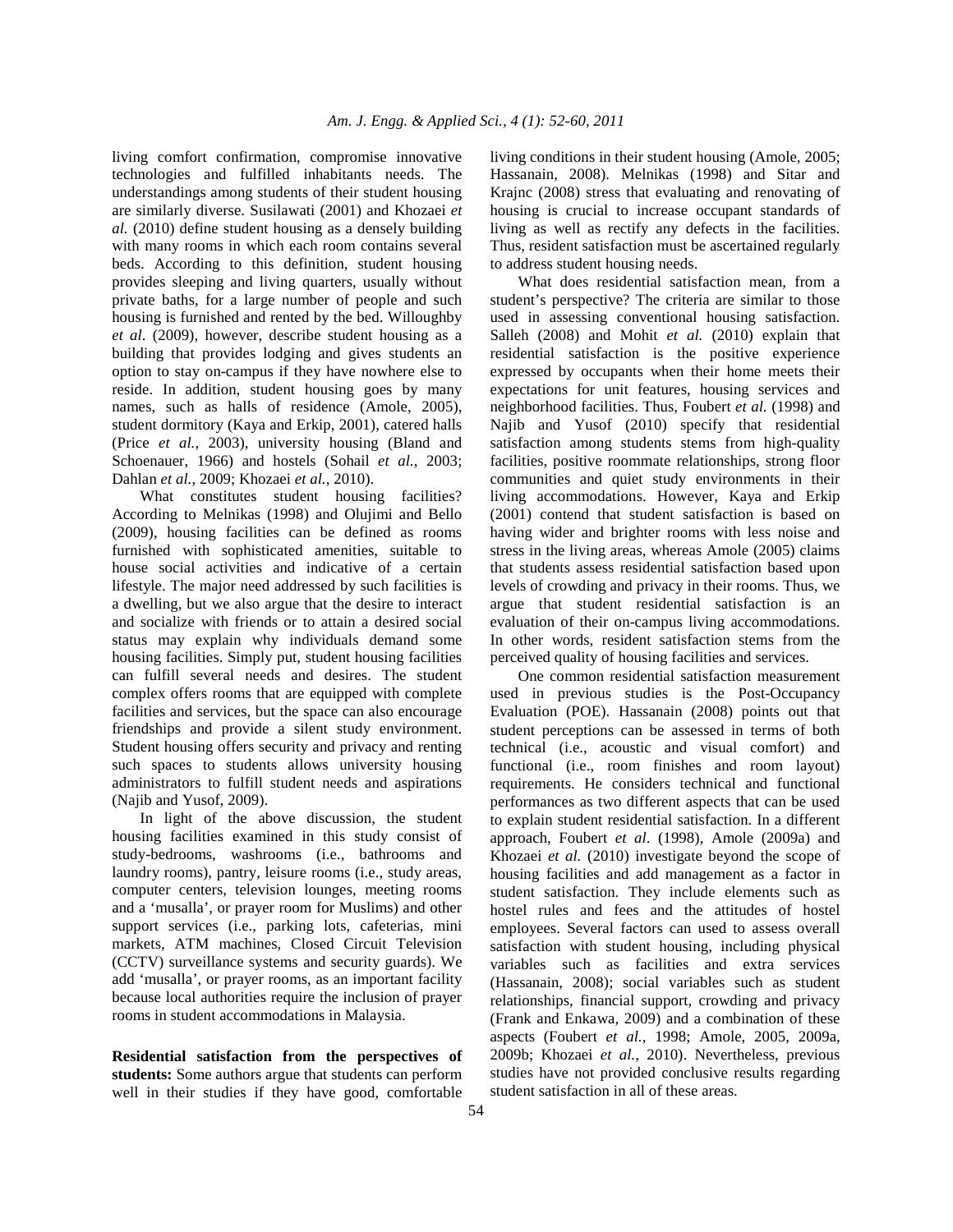Both physical and social variables are used to measure student satisfaction with housing facilities in the present study. Availability of a 'musalla', is included as a feature because prayer rooms are required facilities in Malaysian on-campus housing.

## **MATERIALS AND METHODS**

**Respondents, location and sampling:** This study employs a quantitative data collection technique, namely, a survey. The location chosen for this study is one of Malaysia's oldest leading universities, located in the Northern region. Eight clusters of on-campus housing are located in the study area. Each cluster consists of several housing blocks, with female and male students residing in separate blocks. A majority of the study-bedrooms are designed to accommodate two occupants at a time; at one hostel, the rooms are designed for up to three persons.

 A random sample of 290 students was drawn from the residential population. These respondents represent 15% of the population. However, only 164 responses were useful for further analysis. Using a simple random cluster sampling procedure, the respondents were selected from every floor level in female and male blocks in every on-campus housing cluster. This sampling method was chosen according to methods used by Lam *et al*. (1998); Adamchak *et al*. (2000) and Burton *et al*. (2005) because the respondents are already "naturally" clustered into groups (that is, by block and gender). The respondents are 41.5% male and 58.5% female and consist of 74.4% Malays, 20.7% Chinese, 4.3% Indians and 0.6% others (all international). A majority of the students are between 19 and 23 years old (89.6%). Most of the respondents (91.5%) are undergraduate students. On-campus student housing is typically reserved for undergraduates, whereas postgraduates usually prefer to reside off campus.

**Instrument and data analysis:** The survey forms were distributed face-to-face to the targeted respondents in the study area. The questionnaires consist of two sections. Section 1 consists of 14 profile questions and section 2 includes 107 items addressing student satisfaction with housing facilities. A 4-point Likert scale, ranging from 1 "Strongly Dissatisfied" to 4 "Strongly Satisfied" was used, with no neutral choice so that respondents were forced to show a preference in their answers.

 A reliability analysis was conducted for the scaled answers in section 2. According to Foubert *et al.* (1998) and Khozaei *et al.* (2010), their satisfaction scale shows good internal consistency, with a reported Cronbach's alpha coefficient ranging from 0.52-0.86. Likewise, in the current study, the Cronbach's alpha coefficient ranges between 0.82 and 0.97. The results show that the scale can be considered reliable given our sample, which measured the same residential satisfaction concept.

 To quantify student satisfaction with housing facilities, we calculated the mean response for each item in the housing facilities construct. Referring to Hassanain (2008) calculations, we followed the following steps. First, to obtain the average satisfaction mean for every facility, the sum of the response mean for every item was divided by the number of items. Second, to determine the total mean average for student satisfaction with their housing facilities, the sum of values from step 1 was divided by the total number of housing facilities. By adopting the mean calibration as proposed by Hassanain (2008), the mean results were validated as follows:

- If the mean response is below 1.49, this indicates that students are "Strongly Dissatisfied"
- If the mean response is between  $1.50$  and  $2.49$ , this indicates that students are "Dissatisfied"
- If the mean response is between  $2.50$  and  $3.49$ , this indicates that students are "Satisfied"
- If the mean response is above 3.50, this indicates that students are "Strongly Satisfied"

### **RESULTS AND DISCUSSION**

 The results for each variable are shown in the following tables.

**Study-bedroom:** The study-bedroom is an essential component that must be provided in all students housing. The study-bedroom is a multi-purpose room that combines study, living and sleeping facilities (Amole, 2005; Hassanain, 2008; Schenke, 2008). Most study-bedrooms are designed to accommodate two people for academic, psychological, social and economic reasons. The results shown in Table 1 indicate that students were mostly "Satisfied" with the provided study-bedroom. However, given the mean of 2.26, they were not satisfied with the wireless Internet access in their rooms. The overall average satisfaction mean for this feature is 2.92, which means students were "Satisfied".

Table 2 shows the results for the evaluation of washroom facilities, which consist of bathrooms and laundry rooms.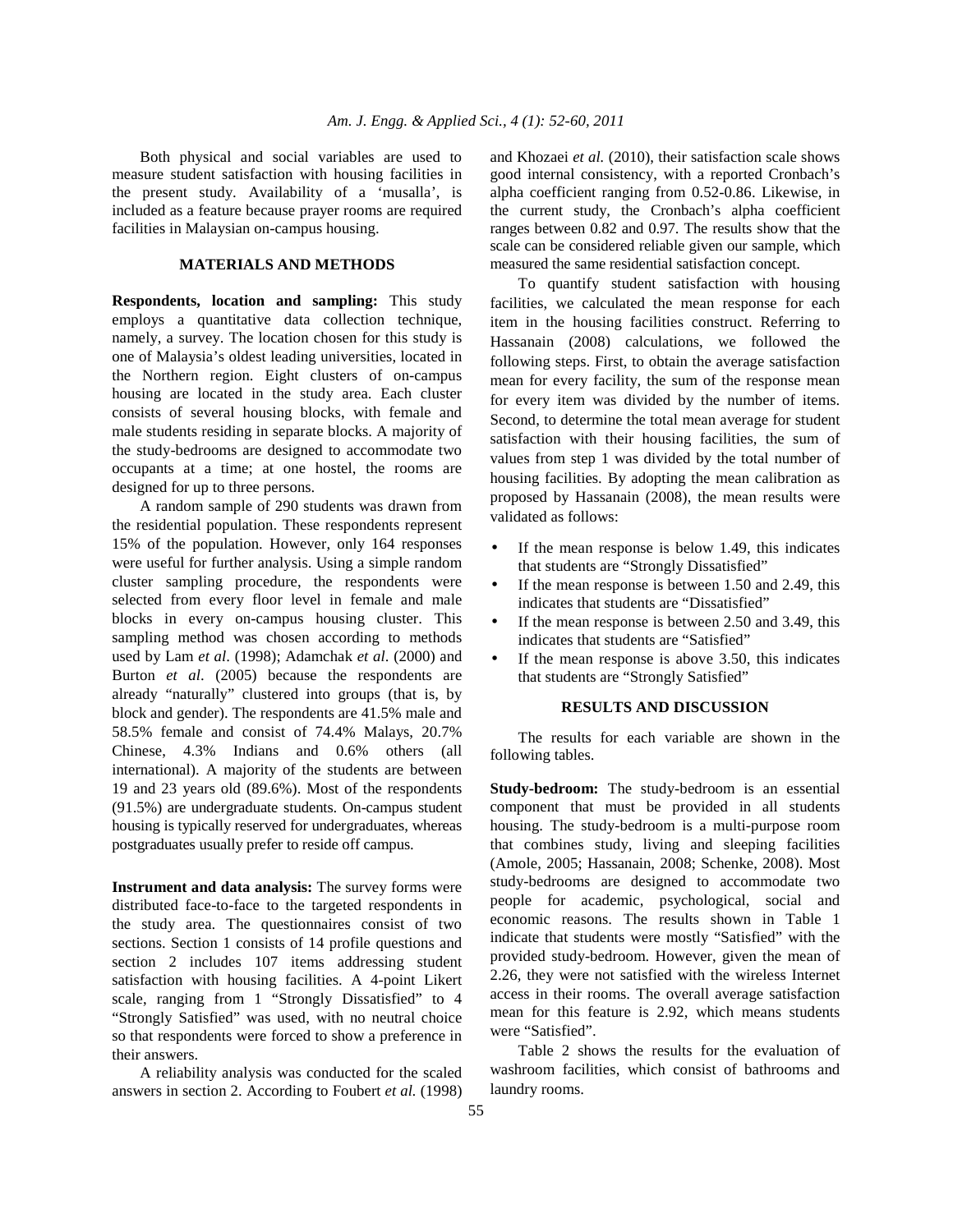| Table 1. Satisfaction level for study-bedroom facilities |      |                |
|----------------------------------------------------------|------|----------------|
| Items                                                    | Mean | Response value |
| Studying in study-bedroom                                | 3.05 | Satisfied      |
| Sleeping in study-bedroom                                | 3.10 | Satisfied      |
| Relaxing and resting in study-bedroom                    | 3.08 | Satisfied      |
| Number of persons in study-bedroom                       | 3.24 | Satisfied      |
| Entertaining friends in study-bedroom                    | 2.99 | Satisfied      |
| Privacy in study-bedroom                                 | 2.94 | Satisfied      |
| Provided amenities                                       | 2.94 | Satisfied      |
| Wi-Fi in study-bedroom                                   | 2.26 | Dissatisfied   |
| Security of property in study-bedroom                    | 2.78 | Satisfied      |
| Furniture arrangement in study-bedroom                   | 2.96 | Satisfied      |
| Color of furniture and finishing                         | 2.77 | Satisfied      |

Table 1: Satisfaction level for study-bedroom facilities

Table 2: Satisfaction level for washroom facilities

\*: Satisfaction mean for study-bedroom (alpha = 0.91)

in study-bedroom

| Tavit 2. Sausiacuoli level toi washtooni fachitles |      |                       |  |
|----------------------------------------------------|------|-----------------------|--|
| <b>Items</b>                                       | Mean | <b>Response Value</b> |  |
| <b>Bathroom</b>                                    |      |                       |  |
| Location of bathroom                               | 2.88 | Satisfied             |  |
| Number of people sharing the bathroom              | 2.84 | Satisfied             |  |
| Provided amenities                                 | 2.89 | Satisfied             |  |
| Bathroom arrangement                               | 3.02 | Satisfied             |  |
| Cleanliness of the bathroom                        | 2.51 | Satisfied             |  |
| <b>Laundry room</b>                                |      |                       |  |
| Location of laundry room                           | 2.40 | Dissatisfied          |  |
| Number of people sharing                           | 2.50 | Satisfied             |  |
| the laundry room                                   |      |                       |  |
| Provided amenities                                 | 2.45 | Dissatisfied          |  |
| Laundry room arrangement                           | 2.56 | Satisfied             |  |
| Cleanliness of the laundry room                    | 2.58 | Satisfied             |  |

\*: Satisfaction mean for washroom (alpha = 0.90)

Table 3: Satisfaction level for pantry facilities

| <b>Items</b>                 | Mean | Response value |
|------------------------------|------|----------------|
| Location of pantry           | 2.62 | Satisfied      |
| Number of people             | 2.65 | Satisfied      |
| sharing the pantry           |      |                |
| Making friends in the pantry | 2.50 | Satisfied      |
| Provided amenities           | 2.07 | Dissatisfied   |
| Pantry arrangement           | 2.42 | Dissatisfied   |
| Cleanliness of the pantry    | 2.29 | Dissatisfied   |
|                              |      |                |

\*: Satisfaction mean for pantry (alpha = 0.90)

**Bathroom:** The bathroom must be provided in student housing so that it can serve two adjacent double studybedrooms or a common bathroom can serve a set of four or five study-bedrooms (Torres-Antonini and Park, 2008). The results shown in Table 2 indicate that students were mostly "Satisfied" with the provided bathroom.

**Laundry room:** These rooms have become a popular requirement in student housing (Staff, 2007; Beitenhaus, 2009); indeed, students now demand more convenient laundry facilities. Thus, the laundry room must be large enough to accommodate students. The results suggest that students were mostly "Satisfied" with the provided laundry room. However, they were not really satisfied with the location of that room and the provided amenities, given the mean of 2.40 and 2.45, respectively. Dissatisfaction with location is

almost certainly due to improper planning. The overall average satisfaction mean for this feature is 2.67, which means students were "Satisfied".

 Table 3 shows the evaluation results for pantry facilities.

Pantry: In student housing, the pantry refers to a kitchen with a dining room. A good pantry must be included in student housing to create a home-like environment. Few researchers clinch that equipping this facility is an inevitable (Olujimi and Bello, 2009; Taha and Sulaiman, 2010). The results shown in Table 3 indicate that the students have ambivalent feelings about the provided pantry. Fifty percent expressed "Satisfied" with the location (mean of 2.62), the number of people sharing (mean of 2.65) and the opportunity to make friends there (mean of 2.50), while the other half were "Dissatisfied" with the provided amenities, the arrangement of the pantry and pantry cleanliness (means of 2.07, 2.42 and 2.29, respectively). The overall average satisfaction mean for this facility is 2.43, meaning that students were "Dissatisfied".

 Table 4 shows satisfaction levels for various leisure rooms, including six individual facilities, namely, the study room, computer room, television room, meeting room, lobby and 'musalla'.

**Study room:** Student housing must cater to student study requirements. From the results shown in Table 4, students showed mixed feelings about the study room. They were "Satisfied" with the location, arrangement and cleanliness of the room but "Dissatisfied" with the space for discussion, the number of people sharing the room and the provided amenities.

**Computer room:** This room can serve multiple purposes, such as a location to surf the Internet or a place to study. From the results, it seems that this room is not suitable for study given the mean of 2.45. This is also indicated by dissatisfaction with the number of people sharing that room (mean of 2.42). Too many people using a computer room at one time can create noise and crowding, which leads to an uncomfortable study environment. However, the amenities provided are quite satisfactory, with a mean of 2.56.

**Television room:** This room meets the social and recreational needs of students. From the results, students were "Satisfied" with the provided television room. The results also prove that the television room is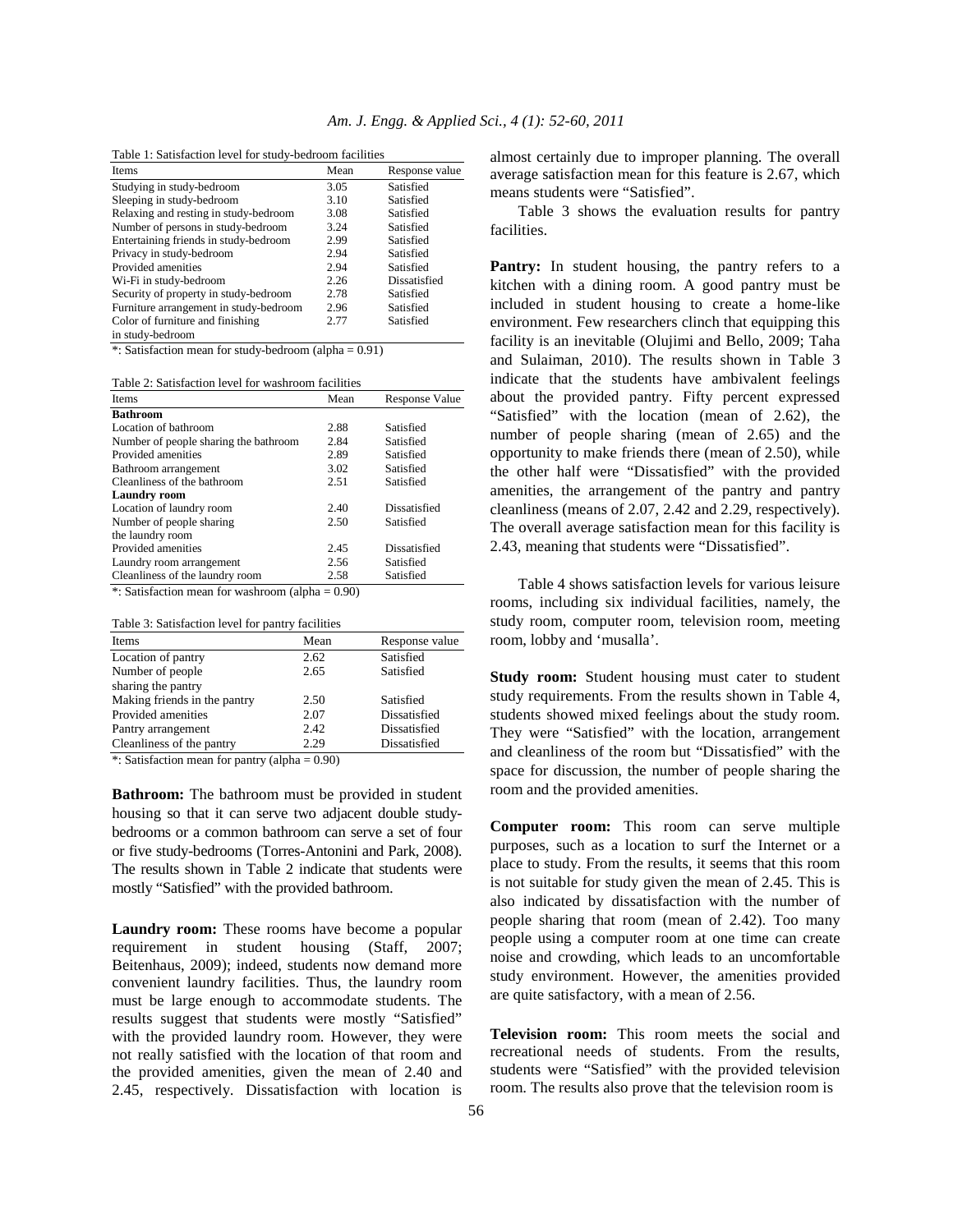| Table 4: Satisfaction level for leisure room facilities |      |                |  |
|---------------------------------------------------------|------|----------------|--|
| Items                                                   | Mean | Response value |  |
| <b>Study room</b>                                       |      |                |  |
| Location of study room                                  | 2.53 | Satisfied      |  |
| Having discussions in study room                        | 2.39 | Dissatisfied   |  |
| Number of people                                        | 2.42 | Dissatisfied   |  |
| sharing the study room                                  |      |                |  |
| Provided amenities                                      | 2.43 | Dissatisfied   |  |
| Study room arrangement                                  | 2.55 | Satisfied      |  |
| Cleanliness of the study room                           | 2.61 | Satisfied      |  |
| <b>Computer room</b>                                    |      |                |  |
| Location of computer room                               | 2.45 | Dissatisfied   |  |
| Studying in computer room                               | 2.45 | Dissatisfied   |  |
| Number of people sharing                                | 2.42 | Dissatisfied   |  |
| the computer room                                       |      |                |  |
| Provided amenities                                      | 2.56 | Satisfied      |  |
| Computer room arrangement                               | 2.55 | Satisfied      |  |
| Cleanliness of the computer room                        | 2.53 | Satisfied      |  |
| <b>Television room</b>                                  |      |                |  |
| Location of TV room                                     | 2.63 | Satisfied      |  |
| Making friends in TV room                               | 2.71 | Satisfied      |  |
| Number of people                                        | 2.68 | Satisfied      |  |
| sharing the TV room                                     |      |                |  |
| Provided amenities                                      | 2.50 | Satisfied      |  |
| TV room arrangement                                     | 2.53 | Satisfied      |  |
| Cleanliness of the TV room                              | 2.76 | Satisfied      |  |
| <b>Meeting room</b>                                     |      |                |  |
| Location of meeting room                                | 2.61 | Satisfied      |  |
| Having discussions in meeting room                      | 2.76 | Satisfied      |  |
| Provided amenities                                      | 2.68 | Satisfied      |  |
| Meeting room arrangement                                | 2.61 | Satisfied      |  |
| Cleanliness of the meeting room                         | 2.61 | Satisfied      |  |
| Lobby                                                   |      |                |  |
| Location of lobby                                       | 2.68 | Satisfied      |  |
| Entertaining guests or                                  | 2.61 | Satisfied      |  |
| relatives in the lobby                                  |      |                |  |
| Provided amenities                                      | 2.47 | Dissatisfied   |  |
| Lobby arrangement                                       | 2.58 | Satisfied      |  |
| Cleanliness of the lobby                                | 2.63 | Satisfied      |  |
| 'Musalla',                                              |      |                |  |
| Location of the 'musalla',                              | 2.82 | Satisfied      |  |
| Number of people                                        | 2.89 | Satisfied      |  |
| sharing the 'musalla',                                  |      |                |  |
| Provided amenities                                      | 2.78 | Satisfied      |  |
| 'Musalla', arrangement                                  | 2.79 | Satisfied      |  |
| Cleanliness of the 'musalla',                           | 2.76 | Satisfied      |  |

\*: Satisfaction mean for leisure room (alpha = 0.98)

a place for socialization; students rate it highly as a place to make friends (mean of 2.71), second only to its rating for cleanliness (mean of 2.76). The lowest satisfaction level reported was for the room's amenities, with a mean of 2.50. A shortage of television room amenities (i.e., sofas or televisions) encourages competition, which is not a desirable scenario for college students in their leisure time.

**Meeting room:** These rooms provide a venue for student discussions. The results shown in Table 4 indicate that meeting rooms are essential. The highest priority for such rooms is discussion, with a result of 2.76. The rooms are also suitable for presentation because they offer amenities (mean of 2.68) such as microphones and chairs.

**Lobby:** This common area should have an informal and intimate atmosphere so that students feel comfortable entertaining parents or guests (Bland and Schoenauer, 1966; Ibrahim *et al.*, 2010). The lobby may also be used as a reading area. Table 4 shows that students were mostly "Satisfied" with the lobby. To enhance the lobby's sense of intimacy and comfort, however, the amenities (i.e., sofa set, magazines and newspaper) should be improved; this aspect shows the minimum mean score (2.47), which is indicative of dissatisfaction.

**'Musalla':** Satisfaction was highest for the number of people sharing the 'musalla', (mean of 2.89), which indicates that the room is large enough to feel comfortable. The lowest satisfaction mean is for cleanliness, which was rated with a mean of 2.76. Given the value students place on hygiene, housing administrators must remain aware of this concern. The overall average satisfaction mean for these facilities is 2.61, showing that the students were "Satisfied".

**Support services:** Providing additional amenities can add more dimensions and thus more meaning to a student's daily life. Students need enough parking places for their own use (Wallace *et al.*, 2004; Bello and Bello, 2007; Staff, 2007), which will deter them from parking in lecturer parking lots. In addition, access to a cafeteria, mini market or bookshop as well as to a good banking system (ATM machine) is crucial (Abramson, 2009). Services such as elevators, stairs, electricity, fresh water, garbage disposal, fire safety systems, regular maintenance and safety measures (such as 24 h-on-duty security guards) also help students to feel more comfortable (Koch *et al.*, 1999; Curley, 2003; Bello and Bello, 2007; Staff, 2007; Hassanain, 2008; Abramson, 2009; Khozaei *et al.*, 2010). The results in Table 5 show that students were "Dissatisfied" with support services, with mean ranging from 2.19-2.43. They were most "Dissatisfied" with parking; this may be due to limited space in the campus housing area. Students were merely "Satisfied" with the provided cafeterias, mini markets and/or mini bookshops (mean of 2.59) and lifts, stairs, electricity, water supply, garbage disposal and fire safety (mean of 2.70). The overall average satisfaction mean for this element is 2.44, which indicates that students were "Dissatisfied".

**Overall satisfaction level:** Table 6 shows the level of student satisfaction with each housing aspect. In general, students were "Satisfied", with an overall satisfaction level of 2.61. Specifically, students were "Satisfied" with the study-bedroom (mean of 2.92), washroom (mean of 2.67) and leisure room (mean of 2.61) but were "Dissatisfied" with the pantry (mean of 2.43) and support services (mean of 2.44).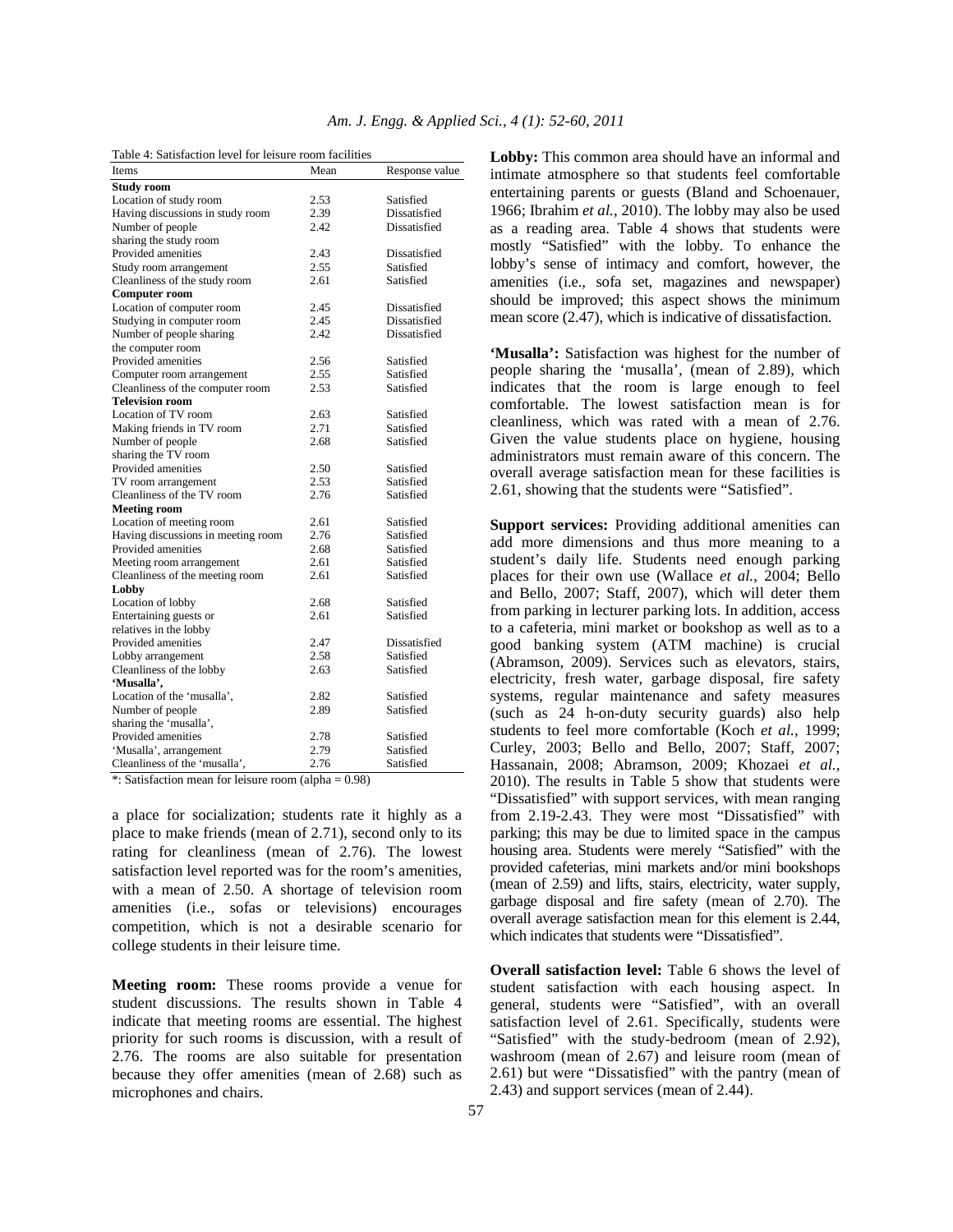| <b>Items</b>                      | Mean | Response value |
|-----------------------------------|------|----------------|
| Parking lots                      | 2.19 | Dissatisfied   |
| Cafeteria, mini market            | 2.59 | Satisfied      |
| and mini bookshop                 |      |                |
| Public phone and ATM machine      | 2.30 | Dissatisfied   |
| CCTV (closed circuit television)  | 2.42 | Dissatisfied   |
| surveillance system               |      |                |
| Guards on duty                    | 2.43 | Dissatisfied   |
| Lifts, stairs, electrical wiring, | 2.70 | Satisfied      |
| water supply, garbage             |      |                |
| disposal and fire safety          |      |                |

Table 5: Satisfaction level for support service facilities

\*: Satisfaction mean for support services (alpha  $= 0.82$ )

Table 6: Summary of total satisfaction level for student housing facilities

| Type of housing facilities        | Mean | Response value |
|-----------------------------------|------|----------------|
| Study-bedroom                     | 2.92 | Satisfied      |
| Washroom                          | 2.67 | Satisfied      |
| Pantry                            | 2.43 | Dissatisfied   |
| Leisure room                      | 2.61 | Satisfied      |
| Support services                  | 2.44 | Dissatisfied   |
| <b>Overall Satisfaction Level</b> | 2.61 | Satisfied      |

## **CONCLUSION**

 In the present study, we extend the model developed by Hassanain (2008) to address both physical and social variables and examine the level of student satisfaction with student accommodations. The results show that in general, students in the study are "Satisfied" with the provided housing facilities, as demonstrated by the total average mean score of 2.61. Nevertheless, the present study reveals a low total average mean score when compared to the results of Hassanain (2008) and Amole (2009a), who find total means scores of 2.80 and 2.70, respectively. Specifically, students are "Satisfied" with the provided leisure room (mean of 2.61), washroom (mean of 2.67) and study-bedroom (mean of 2.92). These numbers support the findings of Hassanain (2008) and Amole (2009a), which show that students are "Satisfied" with almost all provided building features. However, students are "Dissatisfied" with two elements, namely, the pantry (mean of 2.43) and support services (mean of 2.44).

 We hope that student housing departments use these results to address their perceived shortcomings, particularly in those areas where students were most "Dissatisfied", that is, the pantry and support services. Because the results also show a lower level of satisfaction with the study area in comparison to the results of similar studies in other countries, housing administrators and facility managers at Malaysian institutions of higher learning institutions must improve their services and the quality of their on-campus housing facilities. Policy makers at the ministry level

should facilitate this effort, perhaps by supervising the development of student housing and increasing the annual budget so that Malaysia's universities can deliver world-class on-campus student housing.

 As in any study, this study has some limitations. In terms of its scope, this study focuses only on one institute of higher education in Malaysia. Caution should be exercised in applying the results to institutions in other countries with a similar climate and culture. In addition, this study focuses on the level of satisfaction and omits factors that influence satisfaction. As Foubert *et al.* (1998) and Khozaei *et al.* (2010) state, identifying the factors that influence satisfaction is a crucial step for student housing administrators and managers. Further research that investigates these factors should add value to current knowledge on student residential satisfaction. Furthermore, the mean scores for items used in the study fall between "Dissatisfied" and "Satisfied". Future related studies should include additional options such as "Slightly Dissatisfied" and "Slightly Satisfied" to pinpoint student sentiments more precisely.

## **ACKNOWLEDGEMENT**

 The researchers wish to convey their sincere thanks for financial support from the Malaysian Government Research University Grant and USM Fellowship, which enabled them to undertake this study.

#### **REFERENCES**

- Abramson, P., 2009. Living on campus, downsizing residence halls: Space and costs. College Plann. Manage. Mag., 12: 20-27. www.peterli.com/cpm/pdfs/CollegeHousing2009.pdf
- Adamchak, S., 2000. A Guide to Monitoring and Evaluating Adolescent Reproductive Health Programs. 1st Edn., FOCUS on Young Adults, Washington, pp: 452.
- Amole, D., 2005. Coping strategies for living in student residential facilities in Nigeria. Environ. Behav., 37: 201-219. DOI: 10.1177/0013916504267642
- Amole, D., 2009a. Residential satisfaction in students' housing. J. Environ. Psychol., 29: 76-85. DOI: 10.1016/j.jenvp.2008.05.006
- Amole, D., 2009b. Residential satisfaction and levels of environment in students' residences. Environ. Behav., 41: 866-879. DOI: 10.1177/0013916508322175
- Barnes, B., H. Cao, T. Drab and J. Pearson, 2009. Design of sustainable relief housing in ethiopia: an implementation of cradle to cradle design in earthbag construction. Am. J. Environ. Sci., 5: 137-144. DOI: 10.3844/ajessp.2009.137.144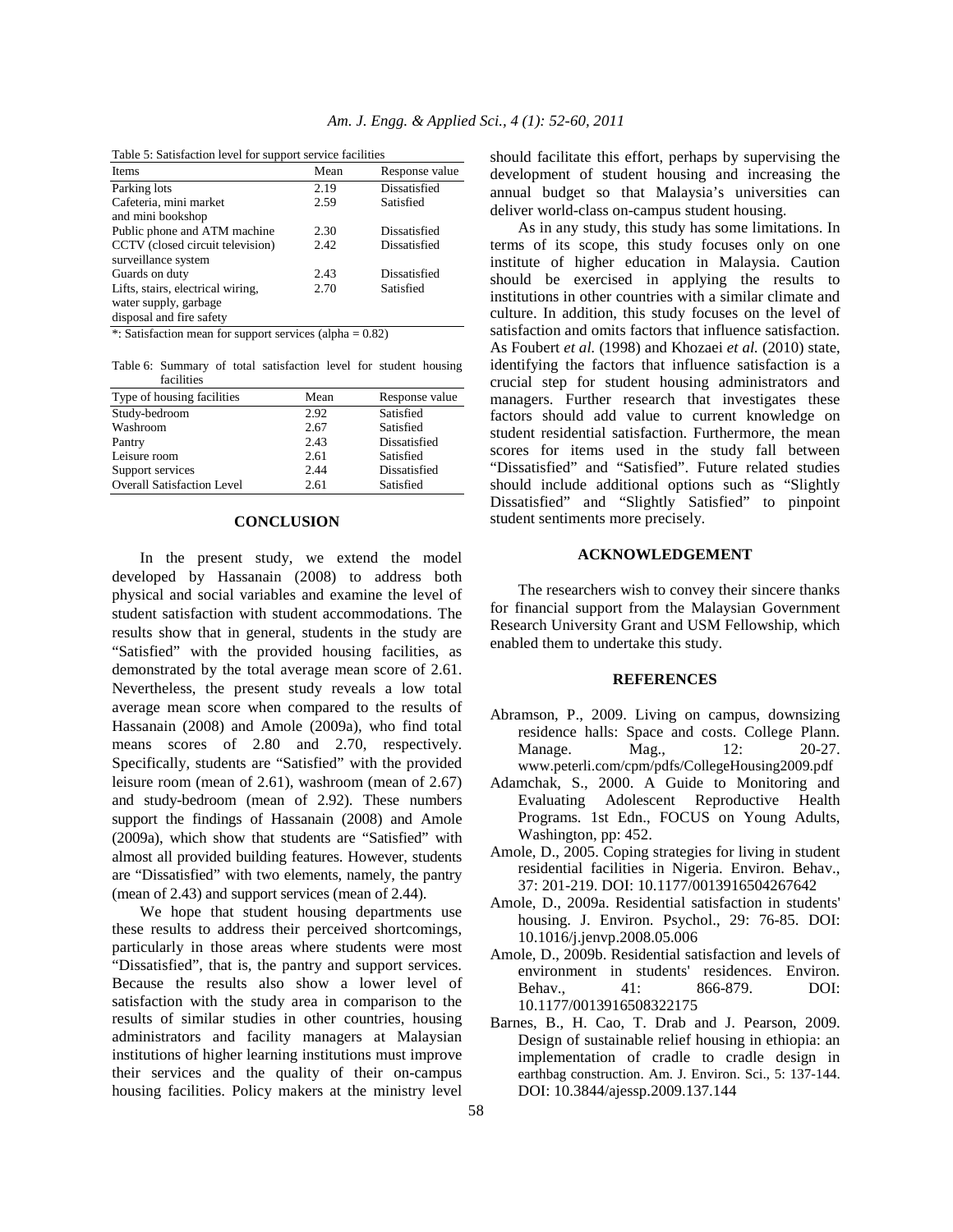- Beitenhaus, C., 2009. The conveniences of home: Campus kitchens and laundry rooms. College Plann. Manage., 12: 31-32. http://www.peterli.com/cpm/resources/articles/arch ive.php?article\_id=2294
- Bello, M. and V.A. Bello, 2007. The influence of consumers behavior on the variables determining residential property values in lagos, Nigeria. A. J. Applied Sci., 4: 774-778. DOI: 10.3844/ajassp.2007.774.778
- Bernama, 2010. Malaysian National News Agency
- Bland, J. and N. Schoenauer, 1966. University Housing in Canada. 1st Edn., McGill University Press, Canada, pp: 127.
- Burton, M.L., M.D. Croce, S.A. Masri, M. Bartholomew and A. Yefremian, 2005. Sampling from the united states census archives. Field Methods, 17: 102-118. DOI: 10.1177/1525822X04270339
- Curley, P., 2003. Residence halls: Making campus a home. Am. School Univ., 75: 146-149. http://www.eric.ed.gov/ERICWebPortal/search/det ailmini.jsp?\_nfpb=true&\_&ERICExtSearch\_Searc hValue\_0=EJ676312&ERICExtSearch\_SearchTyp e\_0=no&accno=EJ676312
- Dahlan, N.D., P.J. Jones, D.K. Alexander, E. Salleh and J. Alias, 2009. Evidence base prioritisation of indoor comfort perceptions in Malaysian typical multi-storey hostels. Buil. Environ., 44: 2158-2165. DOI: 10.1016/j.buildenv.2009.03.010
- Elias, H., N. Noordin and R.H. Mahyuddin, 2010. Achievement motivation and self-efficacy in relation to adjustment among university students. J. Soc. Sci., 6: 333-339. DOI: 10.3844/jssp.2010.333.339
- Foubert, J.D., R. Tepper and D.R. Morrison, 1998. Predictors of student satisfaction in university residence halls. J. College Univ. Student Hous.,  $21:$  41-46. http://okstate.academia.edu/documents/0035/1094/ Tepper.pdf
- Frank, B. and T. Enkawa, 2009. Economic drivers of dwelling satisfaction: Evidence from Germany. Int. J. Hous. Markets Anal., 2: 6-20. DOI: 10.1108/17538270910939538
- Hassanain, M.A., 2008. On the performance evaluation of sustainable student housing facilities. J. Facilities Manage., 6: 212-225. DOI: 10.1108/14725960810885989
- Hofstede, G., 1984. The cultural relativity of the quality of life concept. Acad. Manage. Rev., 9: 389-398. www.jstor.org/stable/258280
- Ibrahim, F., W.M.W. Harun and M.H.A. Samad, 2010. The waiting space environment: perception by design. Am. J. Eng. Applied Sci., 3: 569-575. DOI: 10.3844/ajeassp.2010.569.575
- Kaya, N. and F. Erkip, 2001. Satisfaction in a dormitory building: The effects of floor height on the perception of room size and crowding. Environ. Behav., 33: 35-53. DOI: 10.1177/00139160121972855
- Khozaei, F., A.S. Hassan and Z. Khozaei, 2010. Undergraduate students' satisfaction with hostel and sense of attachment to place: Case study of university sains Malaysia. Am. J. Eng. Applied Sci., 3: 516-520. DOI: 10.3844/ajeassp.2010.516.520
- Klis van der, M.. and L. Karsten, 2008. Commuting partners, dual residences and the meaning of home. J. Environ. Psychol., 29: 235-245. DOI: 10.1016/j.jenvp.2008.11.002
- Koch, D., D. Wesse and R. Stickney, 1999. New trends in campus housing. Facilities Manager Mag., 15: 39-42.
- Lam, T.H., S.F. Chung, C.M. Wong and A.J. Hedley, 1998. Respiratory symptoms due to active and passive smoking in junior secondary school students in Hong Kong. Int. J. Epidemiol., 27: 41-48. DOI: 10.1093/ije/27.1.41
- Lotfi, S., K. Solaimani, S. Lotfi and K. Solaimani, 2009. An assessment of urban quality of life by using analytic hierarchy process approach (case study: comparative study of quality of life in the North of Iran). J. Soc. Sci., 5: 123-133. DOI: 10.3844/jssp.2009.123.133
- Maslow, A.H. and R. Frager, 1987. Motivation and Personality. 3rd Edn., Harper and Row Publishers Inc, USA., pp: 293.
- Melnikas, B., 1998. Management and modernization of housing facilities: specific features of central and eastern European countries. Facilities, 16: 326-333. DOI: 10.1108/02632779810233601 Ministry of Information Communication and Culture. http://www.kpkk.gov.my/index.php?option=com\_c

ontent&view=article&id=293&Itemid=84&lang=en

- Mohit, M.A., M. Ibrahim and Y.R. Rashid, 2010. Assessment of residential satisfaction in newly designed public low-cost housing in Kuala Lumpur, Malaysia. Habitat Int., 34: 18-27. DOI: 10.1016/j.habitatint.2009.04.002
- Moore, J., 2000. Placing home in context. J. Environ. Psychol., 20: 207-217. DOI: 10.1006/jevp.2000.0178